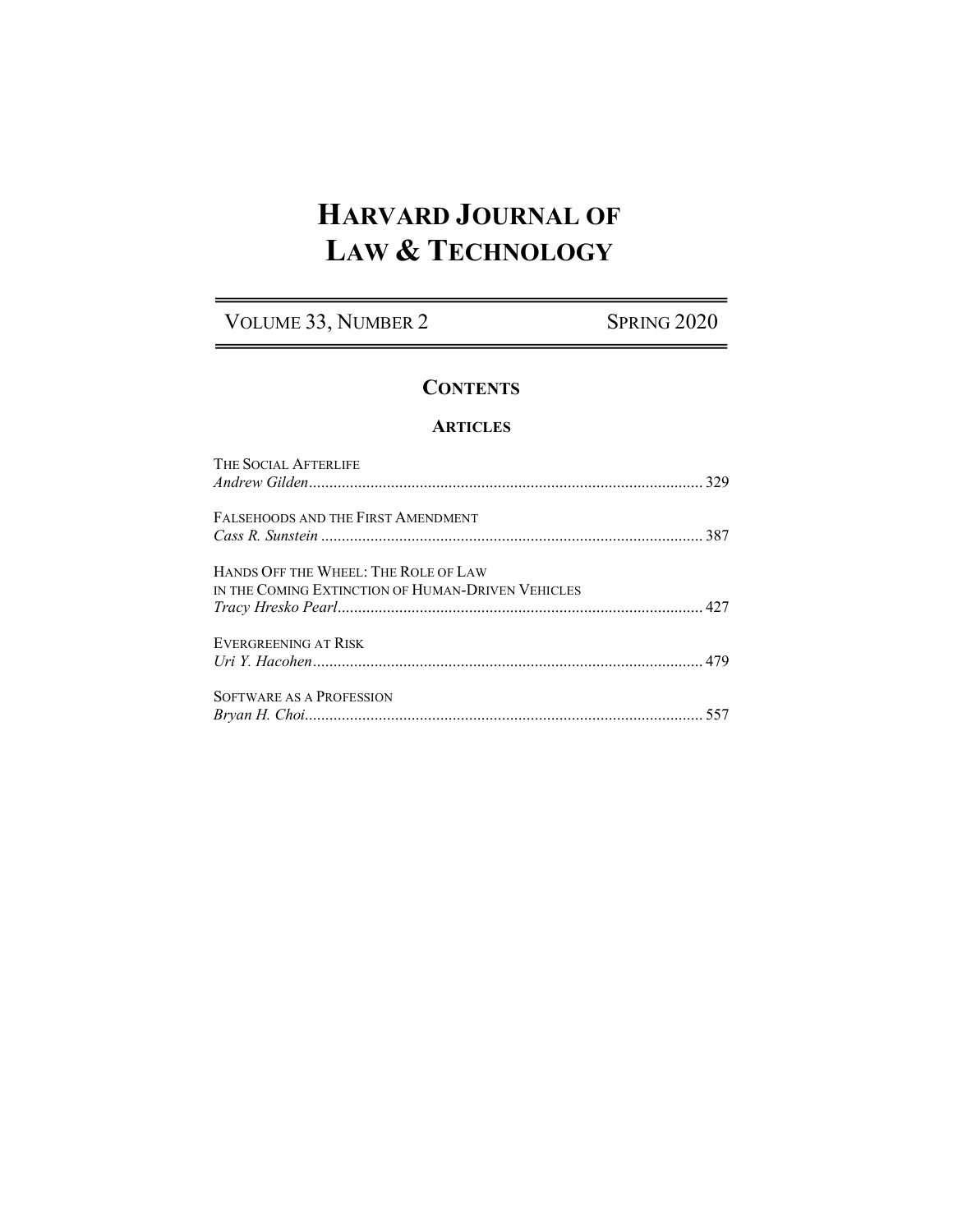## **NOTES**

| REHABILITATION OR ENHANCEMENT?               |  |
|----------------------------------------------|--|
| FDA & THE GENE THERAPIES OF TOMORROW         |  |
|                                              |  |
| COOPERATIVE DATA PRIVACY:                    |  |
| THE JAPANESE MODEL OF DATA PRIVACY AND       |  |
| THE EU-JAPAN GDPR ADEQUACY AGREEMENT         |  |
|                                              |  |
| VENUE, THEN OR NOW?:                         |  |
| <b>INTERPRETING THE PATENT VENUE STATUTE</b> |  |
|                                              |  |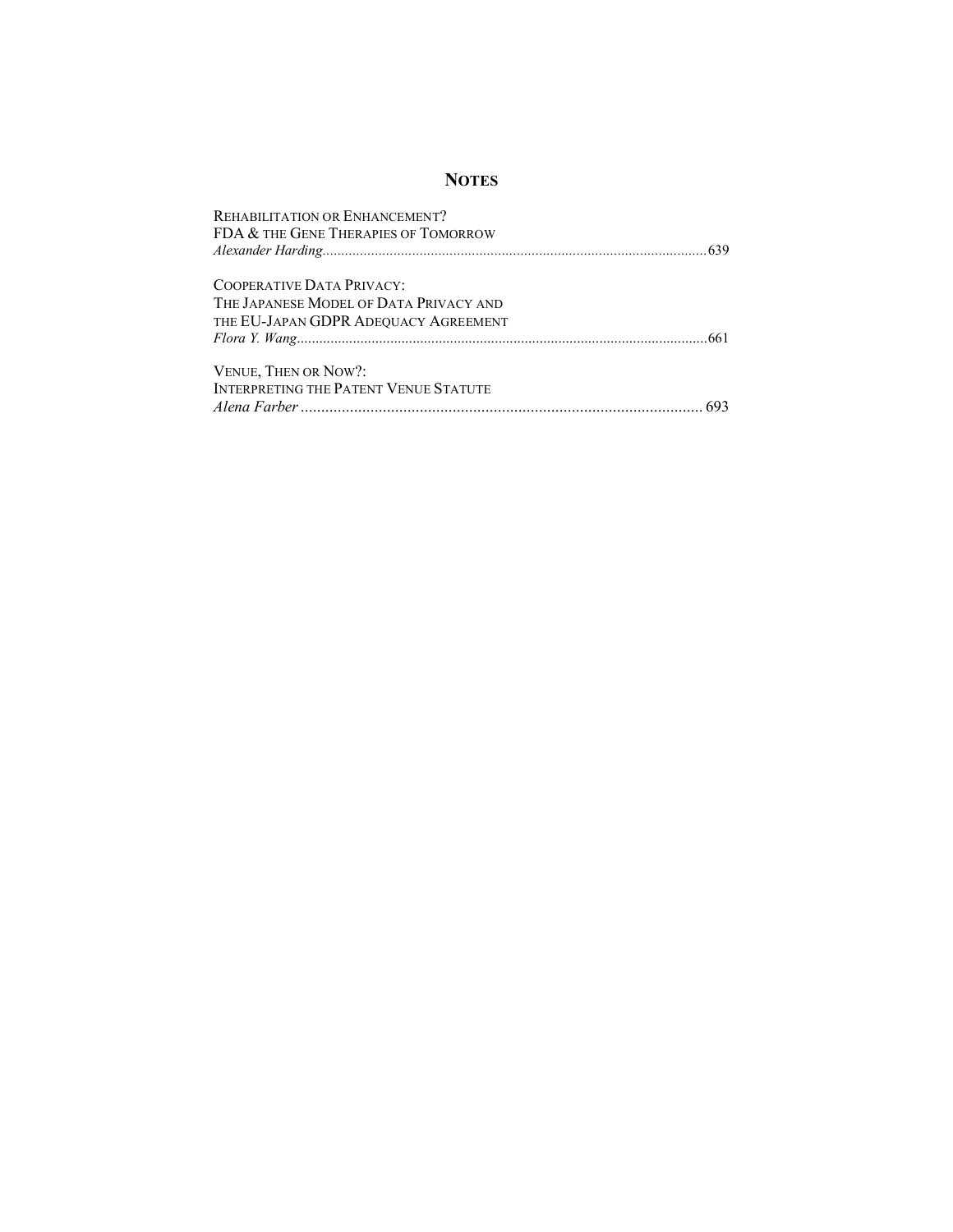# **HARVARD JOURNAL OF LAW & TECHNOLOGY**

# VOLUME 33 2019–2020

### **EDITORIAL BOARD**

*Editors-in-Chief* Kee Young Lee King Xia

*Executive Editor* LeHeng Li

*Digest Executive Editor* Mindy Nam

*Digest Engagement Editor* Alicia Loh

*Digest Content Editors* Anita Liu Or-el Vaknin

*Submissions Managers* Jennifer Esch Russell Hoover Winston Luo Meera Midha Sarah Parker

*Citations Managers* Alena Farber Tianyi Tan Haihang Wang Changhao Wei

*Submissions Editor* Rocky Li

*Notes and Comments Editor* Sunnie Ning

> *Article Editors* Jessica Hui Jordan Kennedy Tae Kim Crystal Lee Adam Phillips Johne Rzodkiewicz Madeline Salinas Shuyu Sun Or-el Vaknin

*Production Editors* Melyssa Eigen George He Sean Lee Ray Lefco Jessica Li Olivia Schmitz

*Managing Editor*s Nicole S. L. Pobre Vinny X. Mei

*Operations Editor* Jessica Hui

*Communications Editor* Kira Hessekiel

> *Outreach Editors* Vrushab Gowda Natalie Morrissey

*Speakers Editors* Sean Quirk Elizabeth Strassner

*Technology Editors* Ben Gunning Johne Rzodkiewicz

*Scholarship Research Editor* Yinan Liu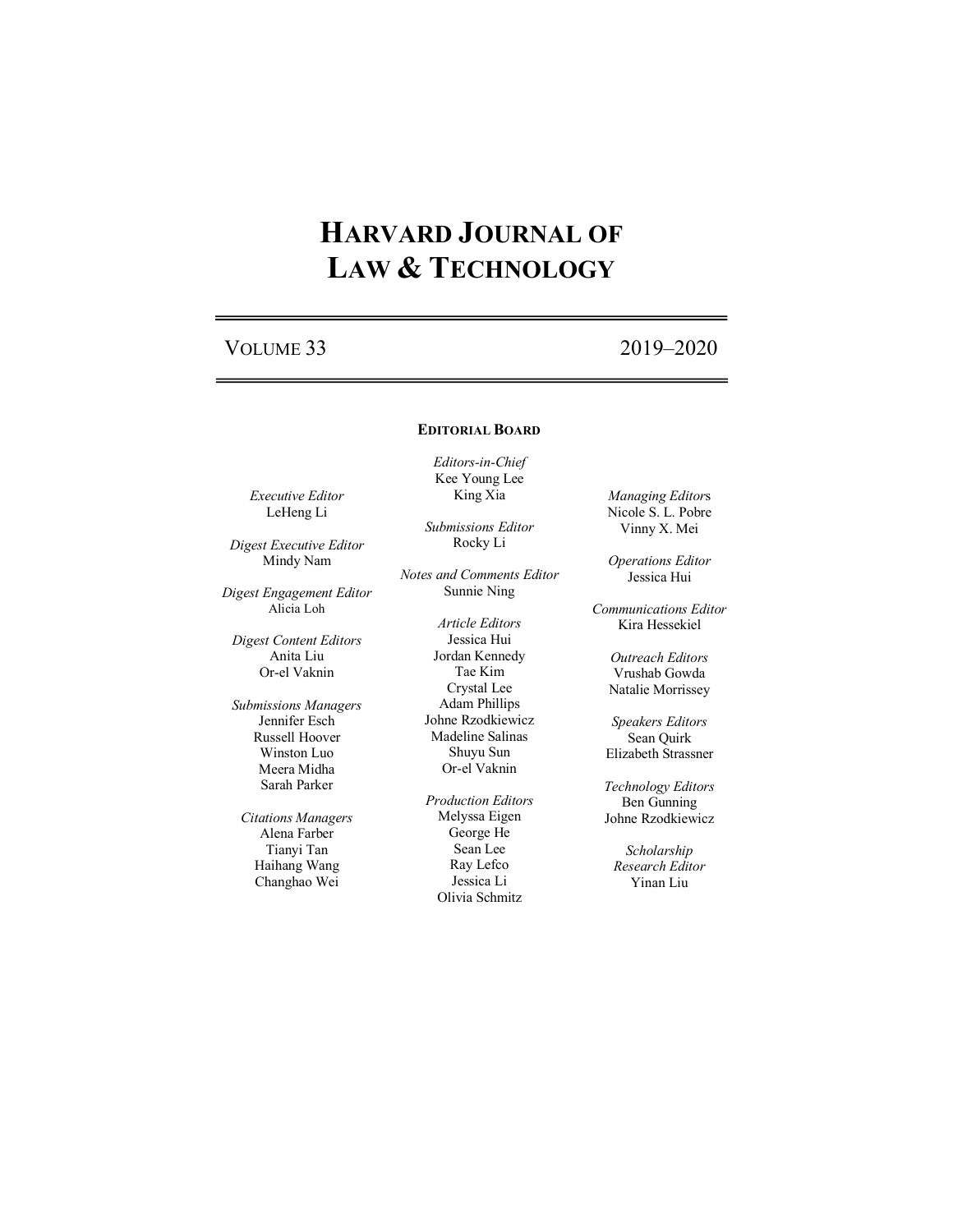### **EDITORS**

Di Ai Homin Ban Jack Becker Justin Cho Grant Fergusson Noah Goldman Qingyuan Kimberly Guo Kira Hessekiel Jordan Hill Caroline Horrow

Sean Lee Caroline Li Jessica Li Mingxuan Li Ryan Lind Ali Nazari Sunnie Ning Alexander Rafferty Tea Skela

Alexi Stocker James Stramm Adam Toobin Maude Wilson Serena Wong Bowen Zhang Jianing Zhang Jessica Zhao Lilian Zhao Eddy Zheng

#### **PRINT AND DIGEST STAFF**

Cynthia Admed Jason Altabet Chinyere Amanze Pierre Anquetil Ibitayo Awoyinfa Noah Benson Nick Berk‡ Jonathan Blake Farah Bougarras Brian Brooks Shub Chandrasekaran Minnie Che‡ Justin Cho Francisco Collantes Nick Curry‡ Will Czaplyski\* Andrew Distell† Rebecca Dixon Juan Du Melyssa Eigen Kaixin Fan Shlomo Fink Justin Fishman† Ariel Fishman Aaron Fogelson Noah Goldman Genie Gorbonosov Lyric Gupta George He Hannah Hilligoss

Kaye Horstman\* Jessica Hui Jake Hummer Irene Hwang\* Shridhar Jayanthi Junjie Jiang Amanda Yue Jin Laura Karas Catherine Katz Matthew Kelly Jordan Kennedy Chan Keun Kim Ellen Kim Kaholi Kiyonami Kee Young Lee Sean Lee Mandy Li Henry Li Jessica Li Anita Liu Stacy Livingston Katherine Loftus Alicia Loh Joseph Longenecker Winston Luo Meredith Manda Tricia Matibag Vinny X. Mei Amre Metwally Meera Midha\*

Natalie Morrissey Brian Murff Paul Neumann Sarah Parker Rachel Pester Sasha Peters Nicole S. L. Pobre Alexander Rafferty Amy Robinson Avisha Sabaghian Sam Santopoalo† Olivia Schmitz Maria Smith Jacob Snider Sachi Spaulding Alexi Stocker Elizabeth Strassner Parvuna Sulaiman Zahra Takhshid Adam Toobin Or-el Vaknin Flora Y. Wang‡ Haihang Wang Serena Wong King Xia Bowen Zhang‡ Coco Zhang‡ Quinn Zhang Tracy Zhang Eddy Zheng

† Digest Subject Matter Coordinator

\* Federal Circuit Panel Writer

‡ Podcast Contributor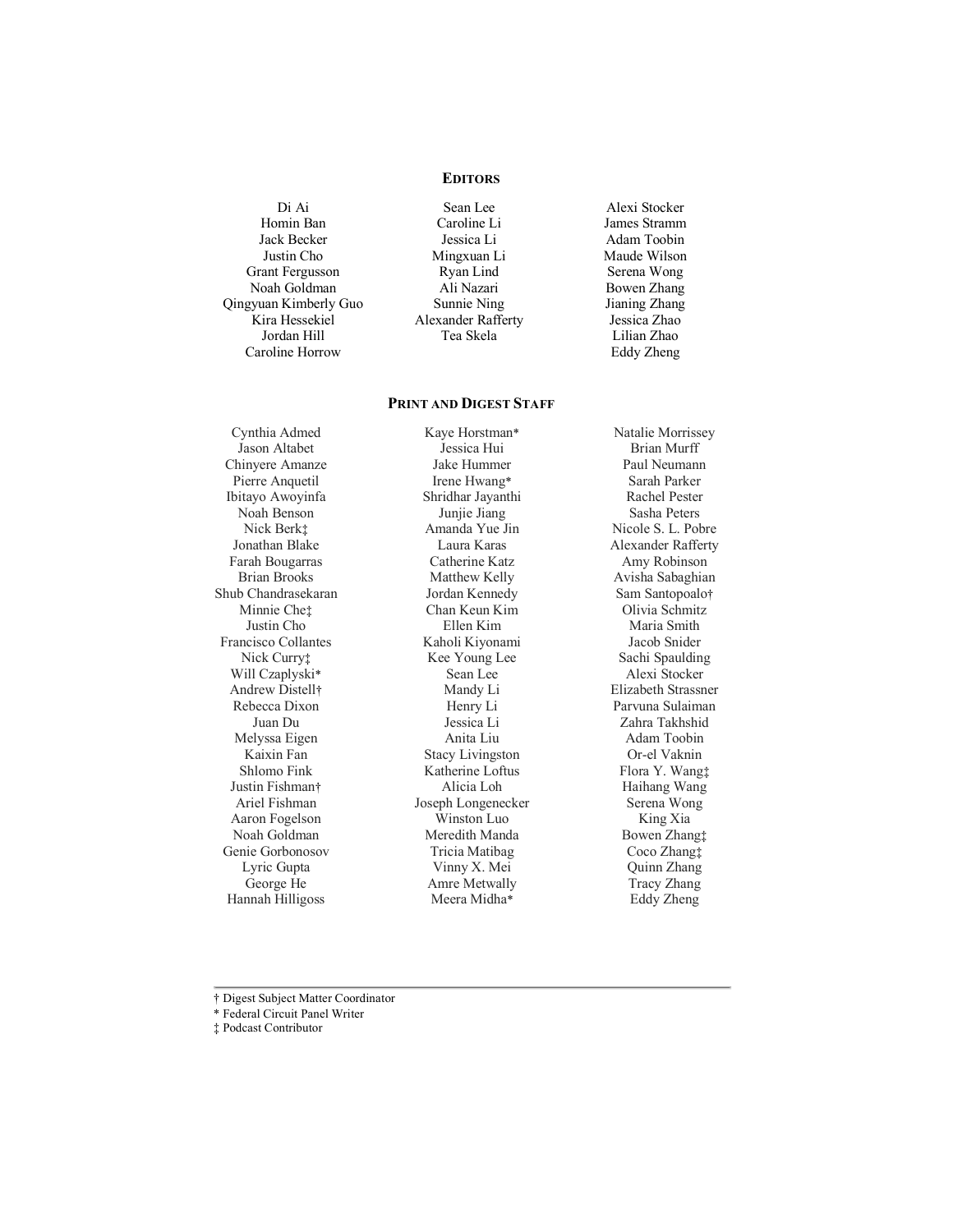## **SPONSORS**

FINNEGAN, HENDERSON, FARABOW, GARRETT & DUNNER, LLP

SIDLEY AUSTIN LLP

FISH & RICHARDSON P.C.

WILMER CUTLER PICKERING HALE & DORR LLP

IRELL & MANELLA LLP

WILSON SONSINI GOODRICH & ROSATI, P.C.

KIRKLAND & ELLIS LLP

WOLF, GREENFIELD & SACKS, P.C.

KNOBBE, MARTENS, OLSON & BEAR LLP

FENWICK & WEST LLP